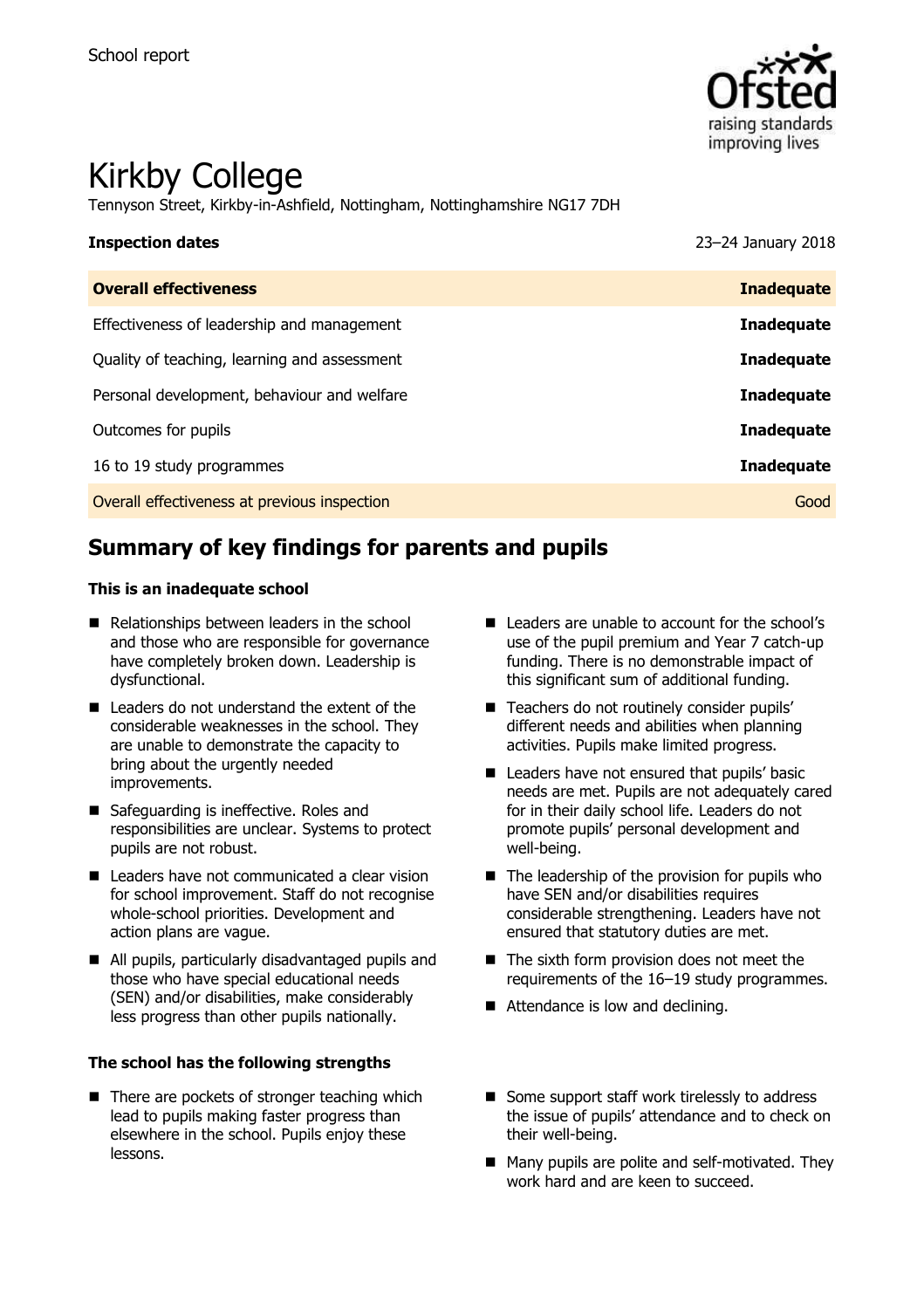

# **Full report**

In accordance with section 44(1) of the Education Act 2005, Her Majesty's Chief Inspector is of the opinion that this school requires special measures because it is failing to give its pupils an acceptable standard of education and the persons responsible for leading, managing or governing the school are not demonstrating the capacity to secure the necessary improvement in the school.

### **What does the school need to do to improve further?**

- $\blacksquare$  Improve the quality of leadership and management by:
	- urgently establishing robust and transparent systems for making and following up referrals around safeguarding
	- ensuring that roles and responsibilities for safeguarding arrangements are clear and understood by all
	- establishing a clear vision for school improvement and ensuring that this is understood by all staff
	- ensuring that leadership roles and responsibilities are clearly defined and understood by all
	- evaluating all aspects of the school's work thoroughly, amending plans accordingly
	- ensuring that all improvement plans identify clear and precise actions, measurable success criteria, specific timescales and those responsible for monitoring and evaluating actions
	- developing a strategic approach for the provision for pupils who have SEN and/or disabilities to ensure that they are fully supported in all aspects of school life and make good progress
	- challenging staff underperformance swiftly and supporting them to improve
	- ensuring that teachers consistently apply the school's assessment and feedback policy
	- establishing clear strategies for the allocation of additional funding and evaluating its impact
	- ensuring that those responsible for governance have the skills, knowledge and understanding to hold leaders to account.
- Improve the quality of teaching, learning and assessment by ensuring that teachers:
	- plan activities which meet pupils' different needs and abilities
	- routinely plan activities which interest and motivate pupils
	- are held to account for pupils' outcomes.
- Improve personal development, behaviour and welfare by:
	- providing adequate facilities and a suitable atmosphere for pupils to eat their lunch in comfort
	- ensuring that toilet facilities provide adequate hygiene and privacy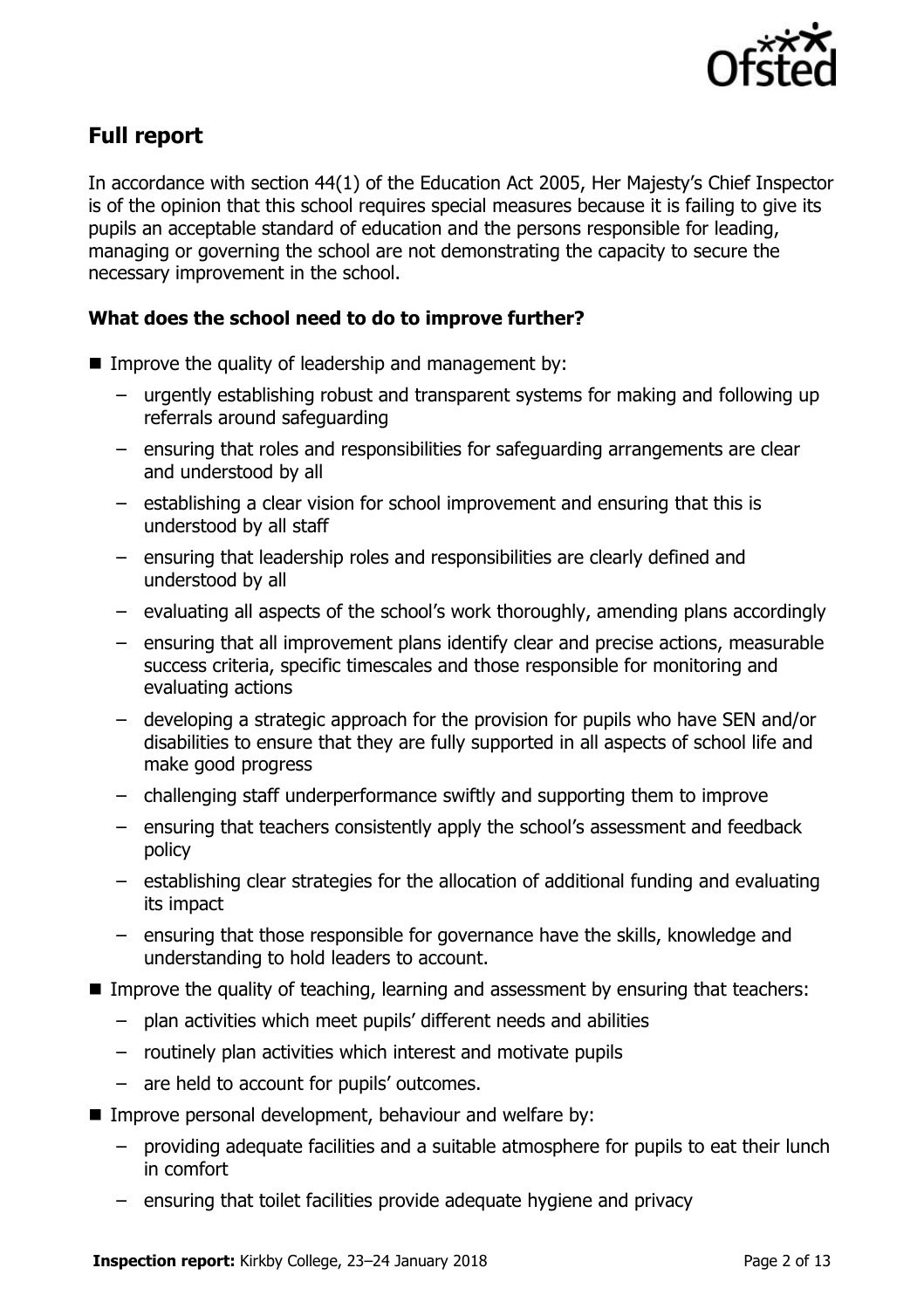

- ensuring that teachers apply the behaviour policy consistently
- reducing low-level disruption in lessons
- improving pupils' behaviour at unstructured times
- further developing strategies already in place to improve attendance and reduce persistent absence.
- Improve the provision in the sixth form by:
	- supporting the leader of the sixth form to take a strategic role to improve the quality of the education provided
	- increasing opportunities for students to participate in work-related learning and to undertake work experience
	- improving students' attendance.

External reviews of governance and the school's use of the pupil premium funding should be undertaken in order to assess how these aspects of leadership and management may be improved.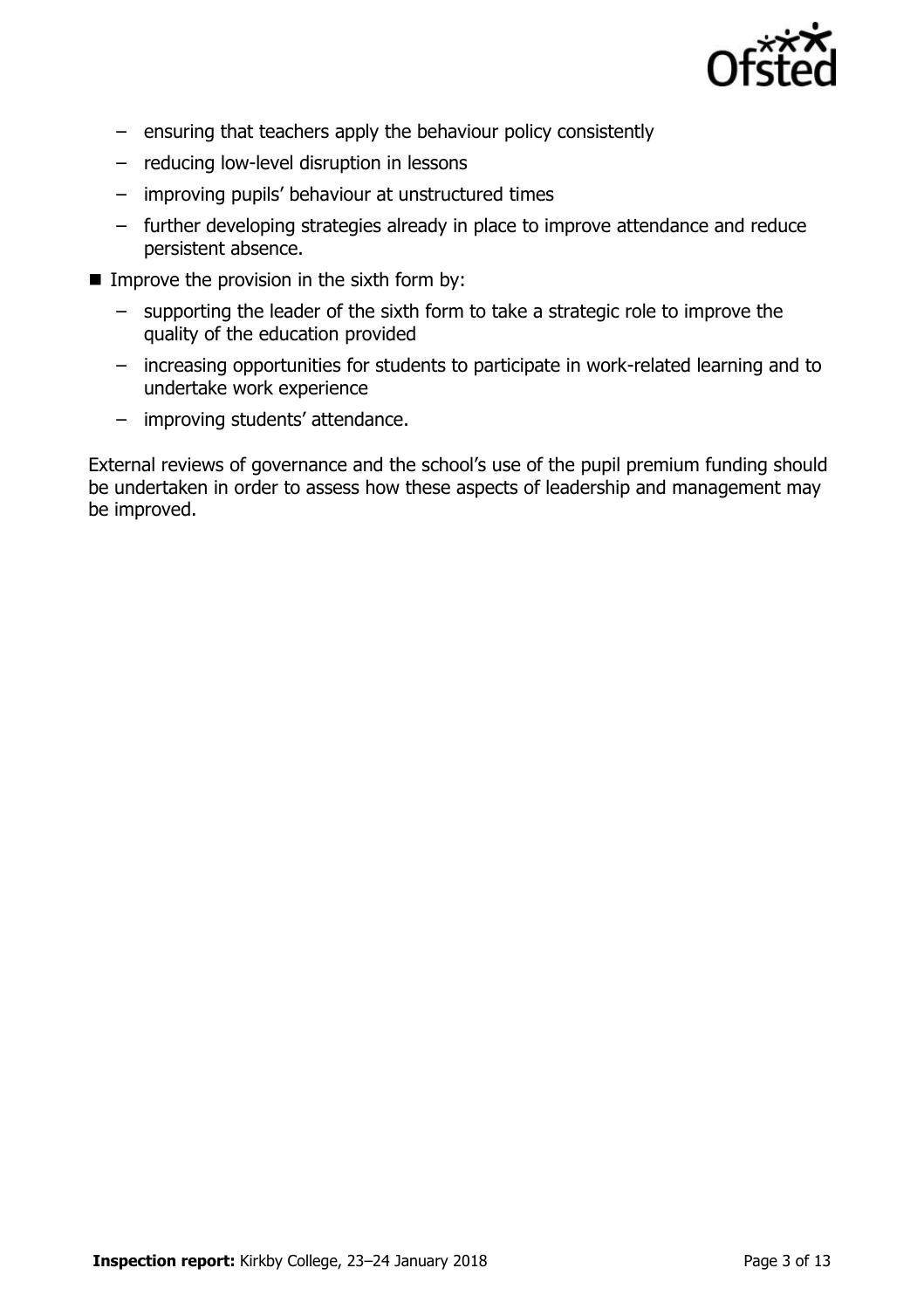

# **Inspection judgements**

### **Effectiveness of leadership and management Inadequate**

- The principal has not used his time or energy effectively in order to ensure that the school provides an adequate quality of education.
- Leaders do not have a realistic understanding of the quality of education provided by the school. They do not recognise the considerable weaknesses in most aspects of the school's work. They have, therefore, been unable to identify fundamental concerns that require urgent attention.
- The potential improvements that were noted at the time of the last inspection have not been brought to fruition. Leaders have not demonstrated the capacity to bring about the necessary improvements. They have not taken effective action to tackle the weaknesses that have been identified.
- Leaders have not ensured that pupils' interests come first. They have not created a culture where pupils feel valued, nor have they ensured that pupils' basic needs are met. Pupils are not able to learn effectively in the atmosphere and environment which surrounds them.
- Leaders are not aspirational for pupils' success. They have not communicated high expectations of staff to realise pupils' potential.
- The principal has not communicated a clear vision for the direction of the school. Whole-school priorities are unclear and therefore not recognised by staff. Improvement plans are vague and they are not strategic. They do not identify specific aims, nor do they state clear actions to bring about improvements. This has resulted in a lack of purposeful direction for most aspects of the school's work.
- Despite the relatively large size of the leadership team, there is a lack of clarity around leadership roles. Staff, and leaders themselves, are unclear about who holds responsibility for key aspects of the school's work.
- **Performance management arrangements are not robust. Staff are set targets in** relation to pupils' performance but they have not been challenged for pupils' poor outcomes. More recently, trustees have increased the rigour of the principal's appraisal.
- Leaders were unable to provide evidence to demonstrate that pupils' spiritual, moral, social and cultural development is promoted well across the school. Inspectors noted that a range of topics to consider fundamental British values are included within the curriculum but pupils' understanding of these values is limited.
- Leaders do not have an overview of the school's use of the pupil premium funding. They are unable to account for its use or impact. As a result, they are unable to report to trustees who cannot hold leaders to account for the spending of this considerable sum of money.
- Leaders are unable to demonstrate that the Year 7 catch-up funding has been used effectively. Leaders do not know how this funding has been deployed, nor can they evaluate it impact.
- The leadership of the provision for pupils who have SEN and/or disabilities is weak. Leaders have not supported the special educational needs coordinator (SENCo) to be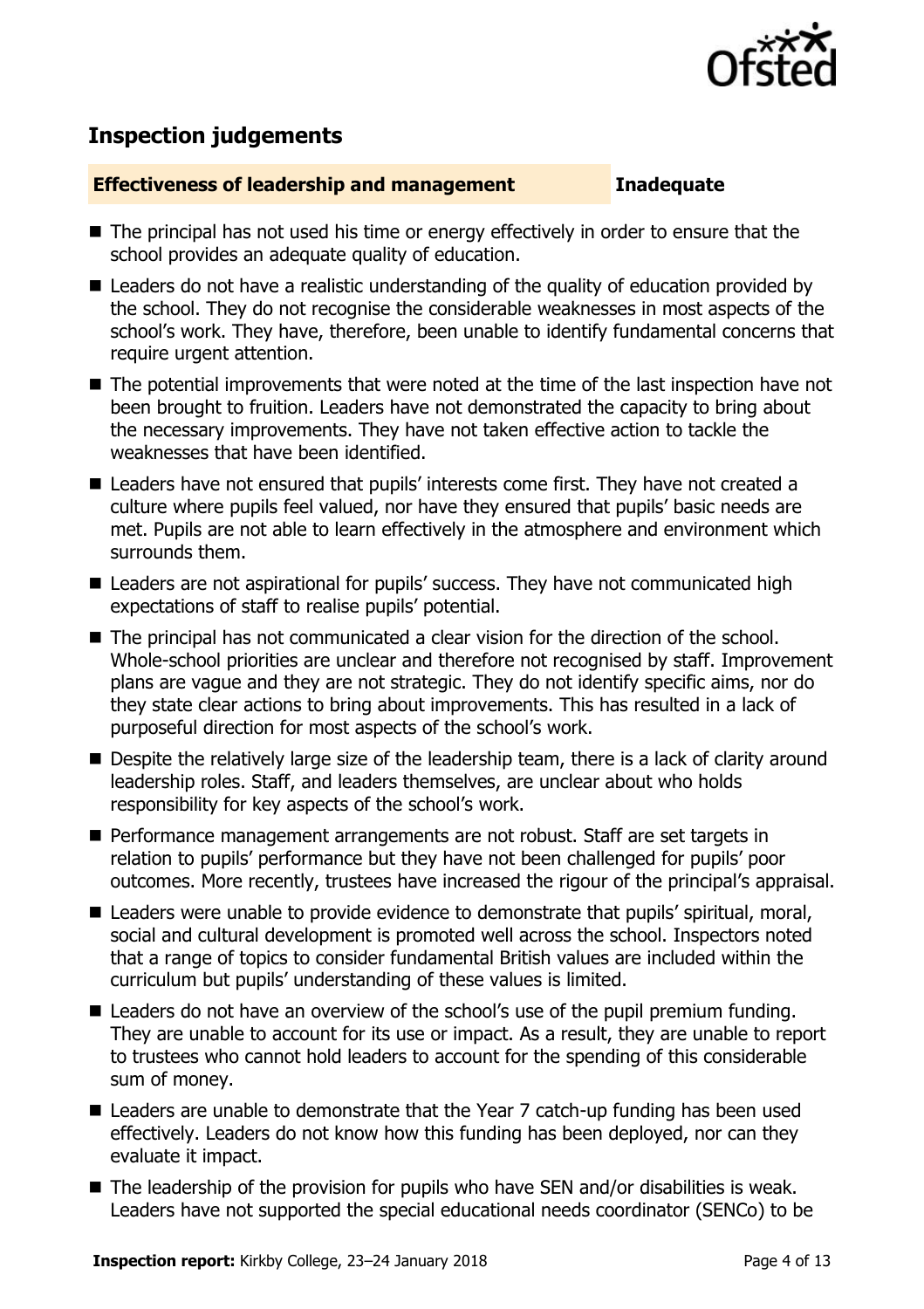

effective in her role. For example, the SENCo provides teachers with information about individual pupils' needs but this is not used well to ensure that the needs are met. There is a lack of strategic oversight of the provision for this group of pupils. Leaders have not ensured that statutory duties are met.

- Leaders have taken some action to improve the quality of teaching, learning and assessment. For example, they have led whole-staff training and arranged coaching groups. However, a lack of understanding of what the weaknesses are has meant that this work has had limited impact. Furthermore, processes to monitor the quality of teaching throughout the school are not robust and leaders have been too slow to challenge poor teaching.
- Leaders have not ensured that teachers consistently apply the school's assessment and feedback policy. Pupils do not understand what they need to do to improve their work.
- Leaders have amended the curriculum to provide opportunities for pupils in Year 11 to achieve appropriate qualifications. For example, pupils are able to study a range of vocational courses, including motor vehicle engineering and hairdressing.
- The extra-curricular programme provides some opportunities for pupils to experience sport and art. Pupils appreciate these activities.
- Leaders have not secured effective external support. The school improvement partner does not understand the extent of the school's weaknesses. He has not provided an accurate evaluation of the school's effectiveness and has thus hindered leaders' capacity for improvement.
- I recommend that the school does not seek to appoint newly qualified teachers.

#### **Governance of the school**

- The governance of the school is inadequate. As an academy, the body responsible for the governance of the school is the board of trustees. There is a lack of clarity about this among those involved, and of the functions delegated to the local governing body and sub-committees. There are internal disputes between trustees and school leaders that have resulted in a complete breakdown in relationships and ensured that the leadership of the school has been utterly dysfunctional.
- Trustees and local governors do not have sufficient oversight of additional funding. They have not ensured that leaders have provided them with the information that they require to hold leaders to account.
- Over time, trustees have been too ready to accept, unquestioningly, information given to them by school leaders. Some of this information, particularly around pupils' outcomes, has been inaccurate. It is only relatively recently that trustees have realised this. They accept that this is too little, too late. Nevertheless, trustees have taken appropriate and effective action, of late, to resolve matters in the best interests of pupils.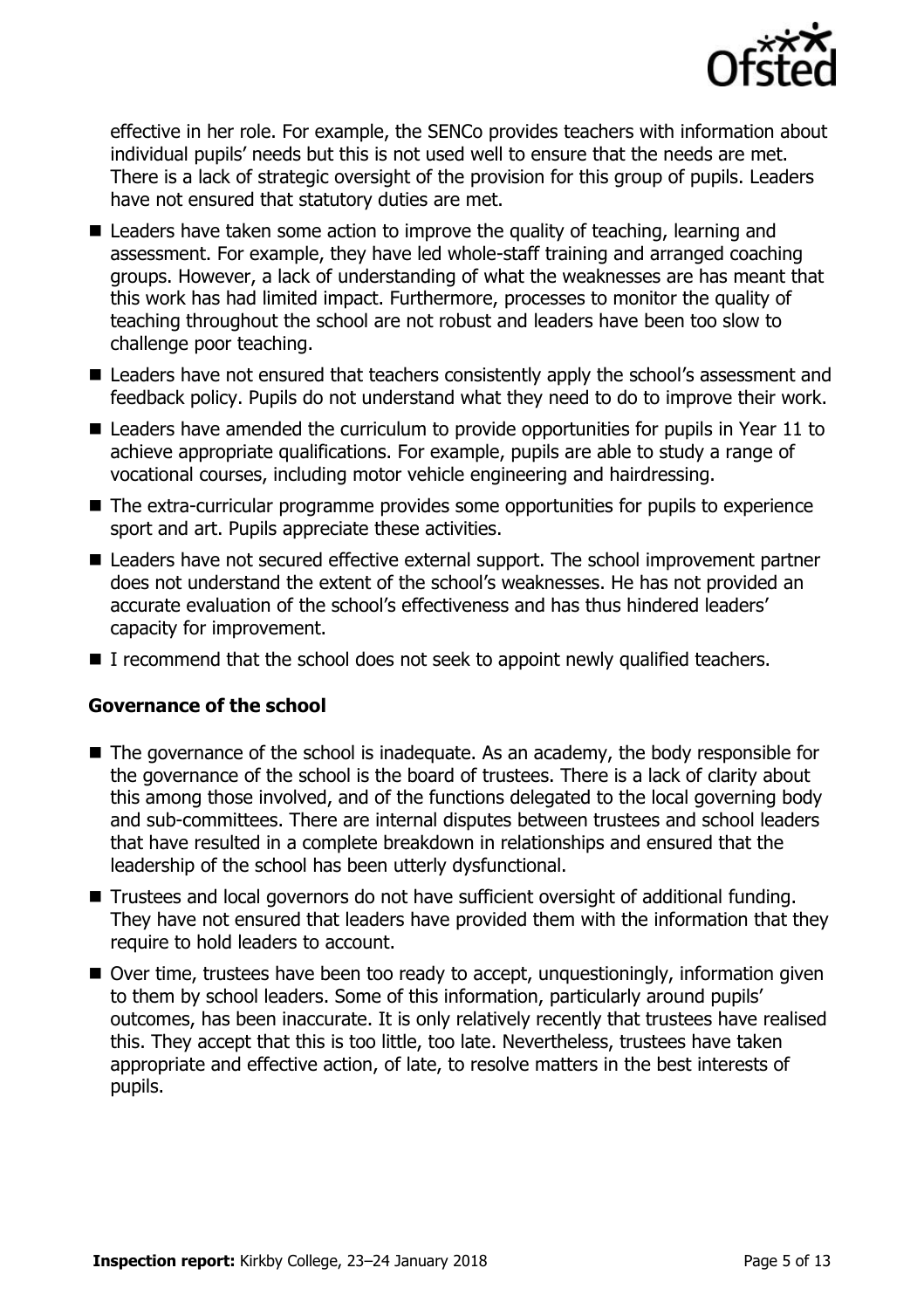

### **Safeguarding**

- The arrangements for safeguarding are not effective. There is a lack of clarity over roles and responsibilities. Systems for monitoring and recording are also unclear.
- The deputy designated safeguarding lead and the attendance officer work diligently with individual pupils and take their duty of care seriously. However, the administrative systems in place are not robust or transparent enough to ensure that issues, including the follow-up of referrals to other agencies, do not potentially 'fall through the cracks'.
- The attendance officer takes swift action to check on pupils' safety and well-being when teachers identify that they are not present in lessons. However, protocols to report and follow up such situations are unclear. Pupils interviewed said that it was commonplace for some pupils to be out of lessons unsupervised.
- Staff members receive appropriate training on a wide range of issues and pupils are taught how to keep themselves safe, including online.

#### **Quality of teaching, learning and assessment Inadequate**

- Leaders have not ensured that teachers have been guided to recognise the weaknesses in their practice. They have not been supported to develop and improve fundamental aspects of their work.
- Teachers are aware of the leaders' expectation that they plan activities to meet the needs of individual pupils. However, they do not understand the means by which to do this. Teachers do not consider what pupils can already do and understand when planning activities. This means that the most able pupils are not sufficiently challenged and the least able are not supported effectively.
- Teachers do not always ensure that all pupils are actively engaged in lessons. Pupils' participation is often dependent on their own motivation. It is easy for pupils to 'opt out'.
- Questioning is not used effectively. Teachers seek responses from volunteers and do not routinely ensure that other pupils develop their understanding through their answers or through discussion.
- In many lessons, pupils who have SEN and/or disabilities are not supported effectively. The SENCo provides teachers with information about individual pupils' needs but teachers do not consider this effectively when planning activities. Teaching assistants do not consistently provide effective support to promote pupils' progress.
- **Provision for pupils who have SEN and/or disabilities is more effective in small or one**to-one group situations.
- There are some pockets of stronger teaching where teachers use assessment information to inform their planning. In these lessons, pupils are more effectively supported to make progress.
- Many teachers have sound subject knowledge and some use this to plan activities which interest and motivate pupils. For example, pupils in a Year 8 French lesson were observed describing celebrities carrying out daily activities, to practise their speaking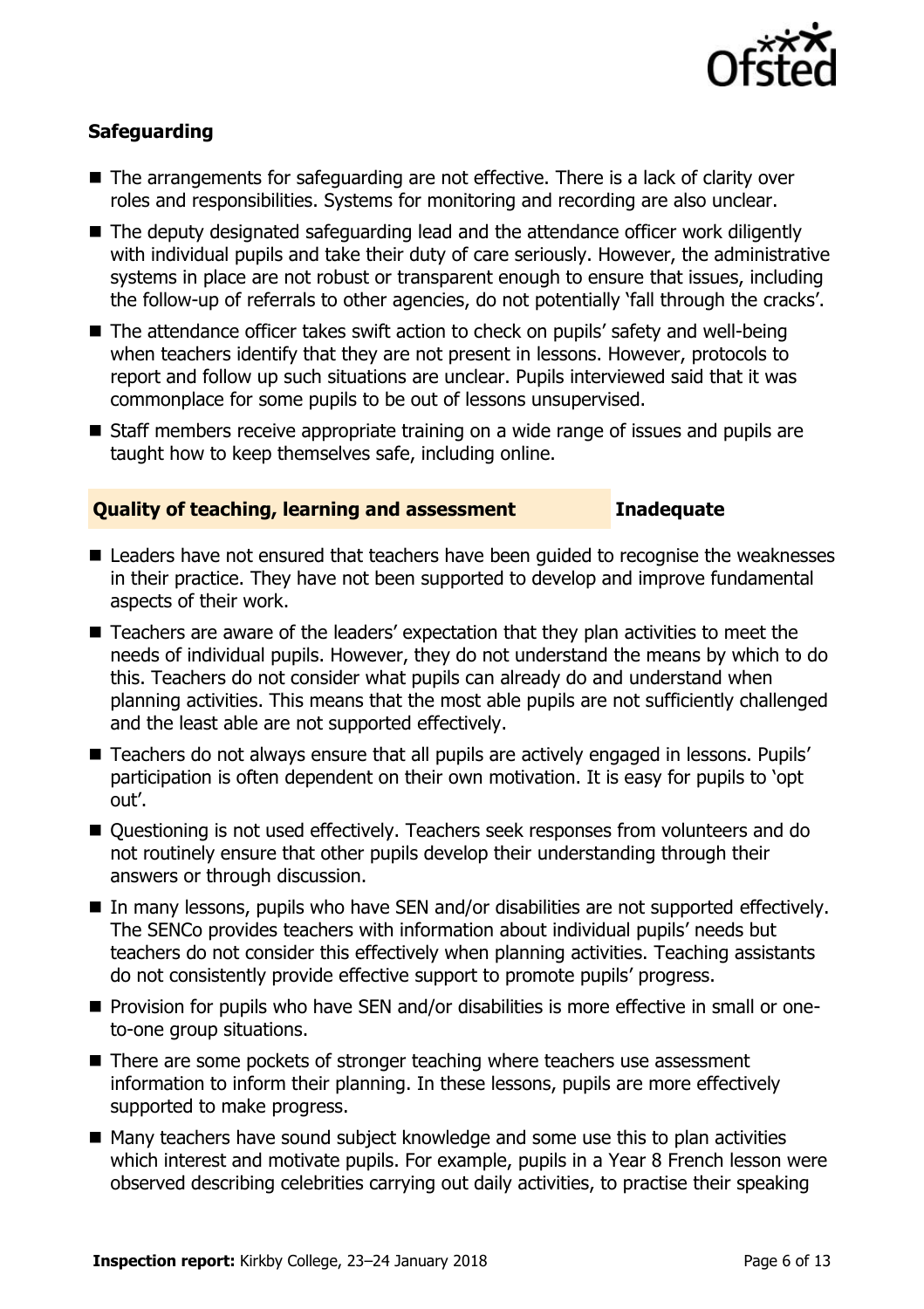

skills. Pupils were keen to participate and proud of their achievements.

#### **Personal development, behaviour and welfare Inadequate**

#### **Personal development and welfare**

- The school's work to promote pupils' personal development and welfare is inadequate.
- Leaders have not ensured that pupils' well-being is promoted as they go about their daily school life. For example, there are insufficient facilities to enable pupils to sit and eat their lunch in comfort. Pupils told inspectors that they do not use the toilets during the school day because their privacy cannot be guaranteed, nor do facilities provide adequate hygiene. Pupils say that they do not feel welcomed by the school. Many pupils are unhappy at school.
- The majority of pupils who made their views known to inspectors are not proud to be members of the school. Although there are some exceptions, the majority of pupils' workbooks do not reflect a sense of pride in their work. Poor presentation is frequently unchallenged.
- Many pupils are independent and hard-working. However, this is largely dependent on their self-motivation. There is very little work to promote pupils' understanding of how to become successful learners.
- **Pupils are taught how to keep themselves safe in a variety of situations. For example,** they recognise the potential dangers of the internet. The curriculum provides opportunities for pupils to consider their mental health. For example, Year 11 pupils learn about anxiety and strategies to manage stress, as part of their tutor programme.
- **Pupils say that although bullying does happen, staff take action to deal with it** effectively. Very few bullying incidents are recorded. Pupils identify staff that they would be able to speak to if they have concerns.
- There are many pupils who are polite, confident and self-assured. Pupils were happy to speak to inspectors and keen to share their views.
- The attendance officer monitors the attendance of pupils at alternative, off-site provision. She liaises closely with providers and takes swift and effective action when pupils do not attend. Pupils are taught social skills to help prepare them for their next steps.

### **Behaviour**

- The behaviour of pupils is inadequate. Staff do not consistently apply the school's behaviour policy. Inspectors noted many examples, in lessons and around school, where poor behaviour was unchallenged. Pupils say that this is often the case.
- During the inspection, behaviour at lunchtime was unsafe. Inspectors saw pupils fighting and when this was brought to the attention of staff, they were slow to respond. Pupils say that fights are frequent. They do not have faith in leaders' ability to deal with this issue.
- **Inspectors witnessed many examples of poor language and abusive behaviour. These**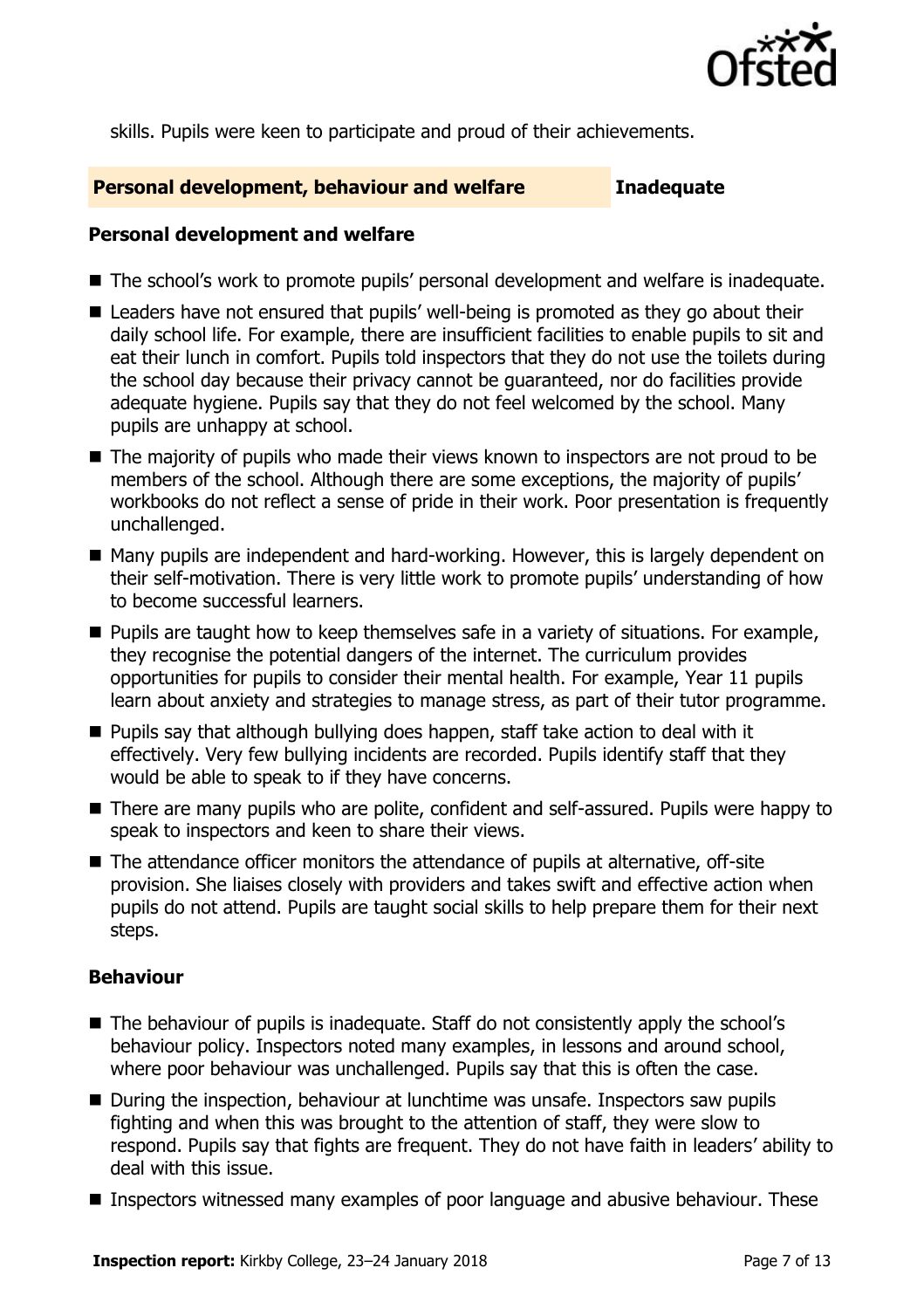

were not always challenged by staff in close proximity.

- Leaders and teachers have not communicated high expectations of pupils' behaviour in lessons. Low-level disruption is frequent. Pupils report that there is often wilful disregard of teachers' instructions.
- Attendance, including that of disadvantaged pupils, and those who have SEN and/or disabilities, is below the national average. Current attendance has declined further. The proportion of pupils who are persistently absent from school is increasing. The attendance officer works hard to support pupils to attend more regularly. For example, she works with families and undertakes frequent home visits. She is aware of the need to further develop strategies to improve this aspect of the school's work.
- Exclusion is used rarely. Some pupils feel that the lack of exclusions does not deter poor behaviour.

### **Outcomes for pupils Inadequate**

- **Pupils enter the school with levels of attainment that are below national averages. Not** only do pupils fail to catch up with their peers, they fall further behind and leave the school with levels of attainment that are significantly below other pupils nationally.
- $\blacksquare$  In 2017, pupils made considerably less progress, by the end of key stage 4, than the national average in all subjects. Disadvantaged pupils' progress was in the lowest 3% of all schools nationally.
- Pupils' attainment was also much lower than national averages in a range of subjects. The proportion of pupils who achieved a standard pass in English and mathematics was much lower than the national average. Similarly, far fewer pupils achieved a strong pass in GCSE English and mathematics than was seen nationally.
- **Pupils who have SEN and/or disabilities also made considerably slower progress than** other pupils, in all subjects. Their progress in English was particularly slow.
- In 2017, pupils made faster progress in humanities than in other subjects. Nevertheless, their progress in these subjects was still below that achieved by other pupils nationally.
- There is no clear strategy to support disadvantaged pupils' progress. Leaders are unable to account for the considerable sum of money the school receives to support this group of pupils. There is no evidence that disadvantaged pupils are making faster progress than in the past.
- Leaders are unable to provide accurate information about current pupils' progress. During the course of the inspection, contradictory information was shared with inspectors by different leaders. At the time of the last inspection, leaders predicted improved outcomes for pupils in 2017. These predictions were not realised and pupils' outcomes declined.
- The principal is predicting that pupils' outcomes will be similar to national averages in 2018. Inspectors were unable to find any evidence to corroborate this view.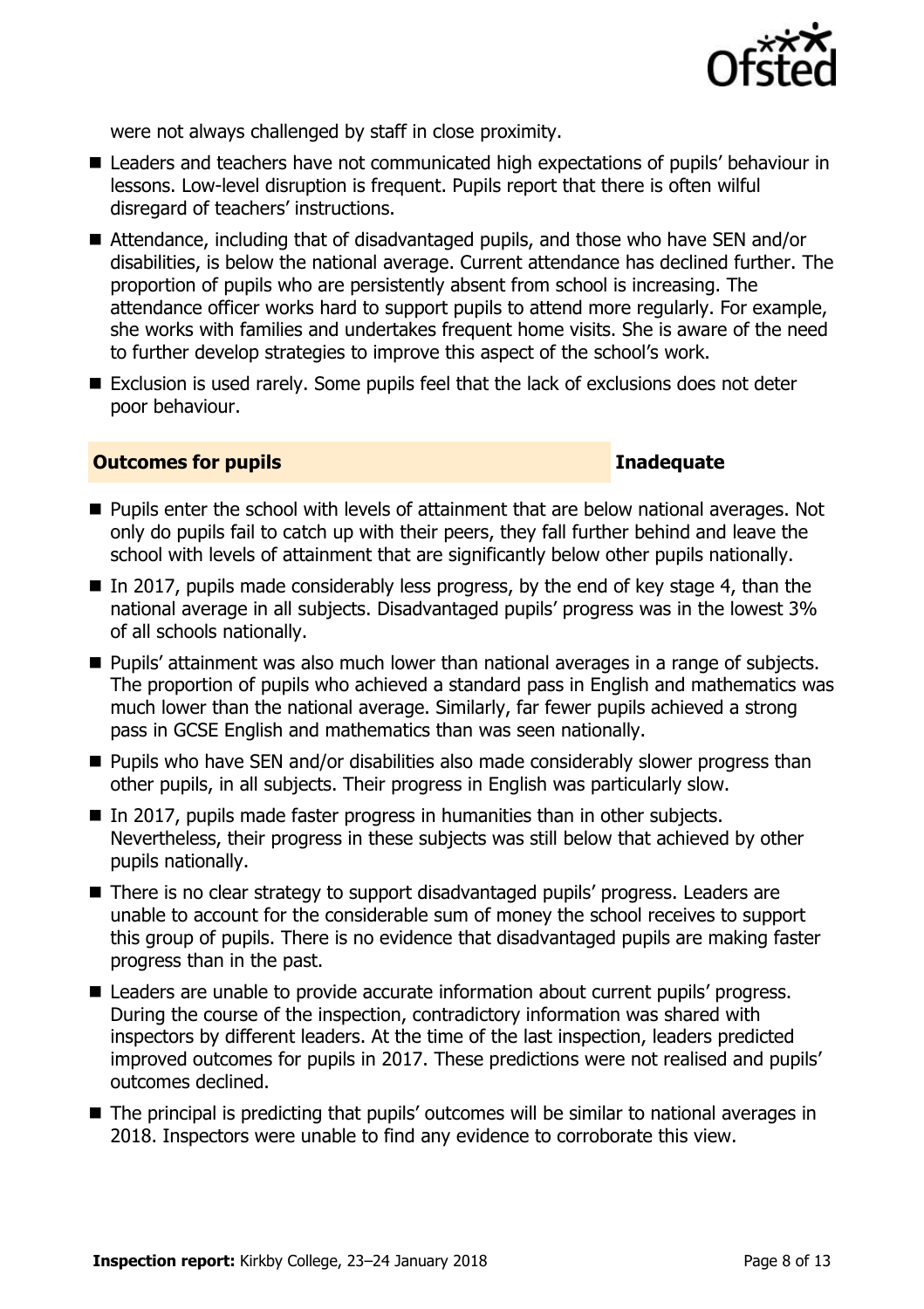

#### **16 to 19 study programmes Inadequate**

- The leader of the sixth form is well intentioned but has not been supported by senior leaders to carry out his role effectively. Leaders do not evaluate the quality of education provided in the sixth form, thus they do not have an awareness of the provision's strengths and weaknesses. They are therefore unable to plan effectively for improvement.
- Teachers do not ensure that all students are fully involved in lessons. Less motivated students are not encouraged effectively to participate. Students complete appropriate assessments which provide them with an understanding of their attainment. However, students are not consistently clear about how they can improve their work and thus increase their rates of progress.
- $\blacksquare$  Students in the sixth form do not attend well. Leaders do not monitor students' attendance and they do not take effective action to challenge students when they do not attend. Current attendance has declined.
- A number of students retake GCSE English and mathematics. In the past, students, particularly disadvantaged students, have not made good progress in these subjects. Leaders were unable to provide information about the progress of current students. Attendance at these lessons, in the past, has been poor. Current students do not attend well.
- In 2016 and 2017, students made less progress than the national average in academic courses. In 2017, progress was in the lowest 10% of all schools nationally. Disadvantaged students' progress was considerably lower than the national average. Leaders are unable to provide information about the progress of current students.
- Students taking vocational courses made faster progress than the national average in 2017. The small number of students who studied performing arts and sports studies made good progress.
- $\blacksquare$  In the past, the proportion of students who completed their courses was similar to the national average. However, the retention of current pupils has declined.
- Leaders are unable to provide information about the proportion of students who progress to appropriate destinations, including higher education and employment.
- Leaders have not ensured that students' spiritual, moral, social and cultural development is promoted well in the sixth form. Students have a limited understanding of fundamental British values.
- Students who are following vocational courses undertake associated work experience, as part of their qualification. However, leaders have not ensured that other students have access to work experience. Thus, the requirements of the 16–19 study programmes are not met.
- The tutor programme provides opportunities to prepare students to take the next steps in their employment, education or training. Students appreciate the mentoring programme which encourages and supports them to apply to university. However, a lack of monitoring and tracking means that leaders are unclear about the impact of this advice and guidance.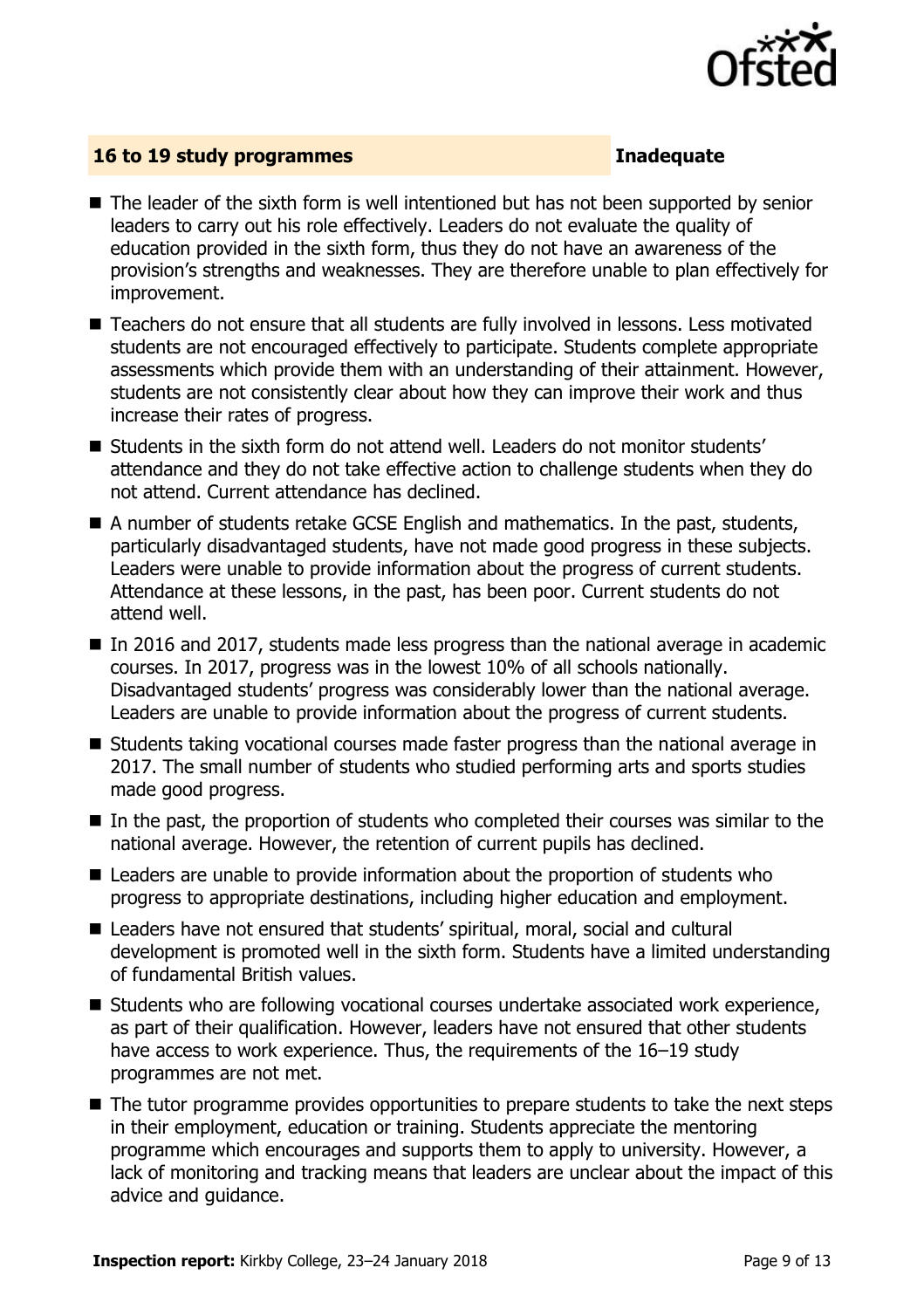

# **School details**

| Unique reference number | 138481          |
|-------------------------|-----------------|
| Local authority         | Nottinghamshire |
| Inspection number       | 10044762        |

This inspection was carried out under section 8 of the Education Act 2005. The inspection was also deemed a section 5 inspection under the same Act.

| Type of school                                           | Secondary comprehensive          |
|----------------------------------------------------------|----------------------------------|
| School category                                          | Academy converter                |
| Age range of pupils                                      | 11 to 18                         |
| Gender of pupils                                         | Mixed                            |
| Gender of pupils in 16 to 19 study<br>programmes         | Mixed                            |
| Number of pupils on the school roll                      | 474                              |
| Of which, number on roll in 16 to 19 study<br>programmes | 67                               |
| Appropriate authority                                    | Board of trustees                |
| Chair                                                    | Sue Reast                        |
| Principal                                                | Simon Taylor                     |
| Telephone number                                         | 01623 455925                     |
| Website                                                  | www.kirkbycollege.org.uk         |
| Email address                                            | admin@kirkbycollege.notts.sch.uk |
| Date of previous inspection                              | 18 January 2017                  |

### **Information about this school**

- The school is smaller than the average-sized secondary school.
- The proportion of disadvantaged pupils is higher than average.
- The proportion of pupils who have SEN and/or disabilities is higher than the national average. The proportion of pupils who have an education, health and care plan is average.
- The majority of pupils are White British.
- A small number of pupils attend alternative, off-site provision at Pollyteach, CAST, First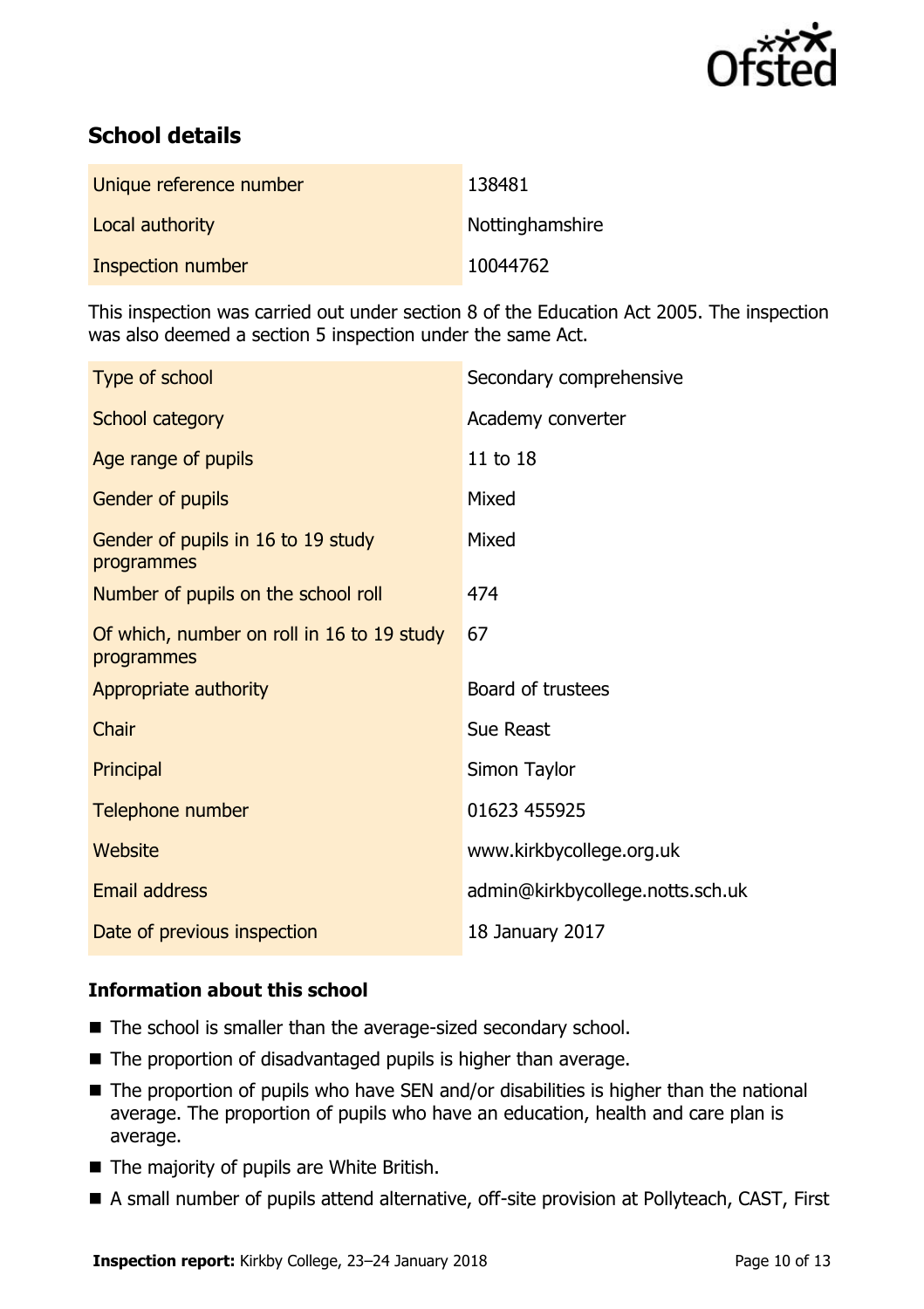

Class Solutions and EMVA (East Midlands Vocational Academy).

- The school does not meet the government's current floor standards, which are the minimum expectations for pupils' achievement and progress in English and mathematics by the end of Year 11.
- The school meets the Department for Education's definition of a coasting school based on key stage 4 academic performance results in 2017, 2016 and 2015.
- The school does not meet requirements on the publication of information about the pupil premium funding, the Year 7 catch-up funding, key stage 4 and 5 results, or a link to the Department of Education's performance tables on its website.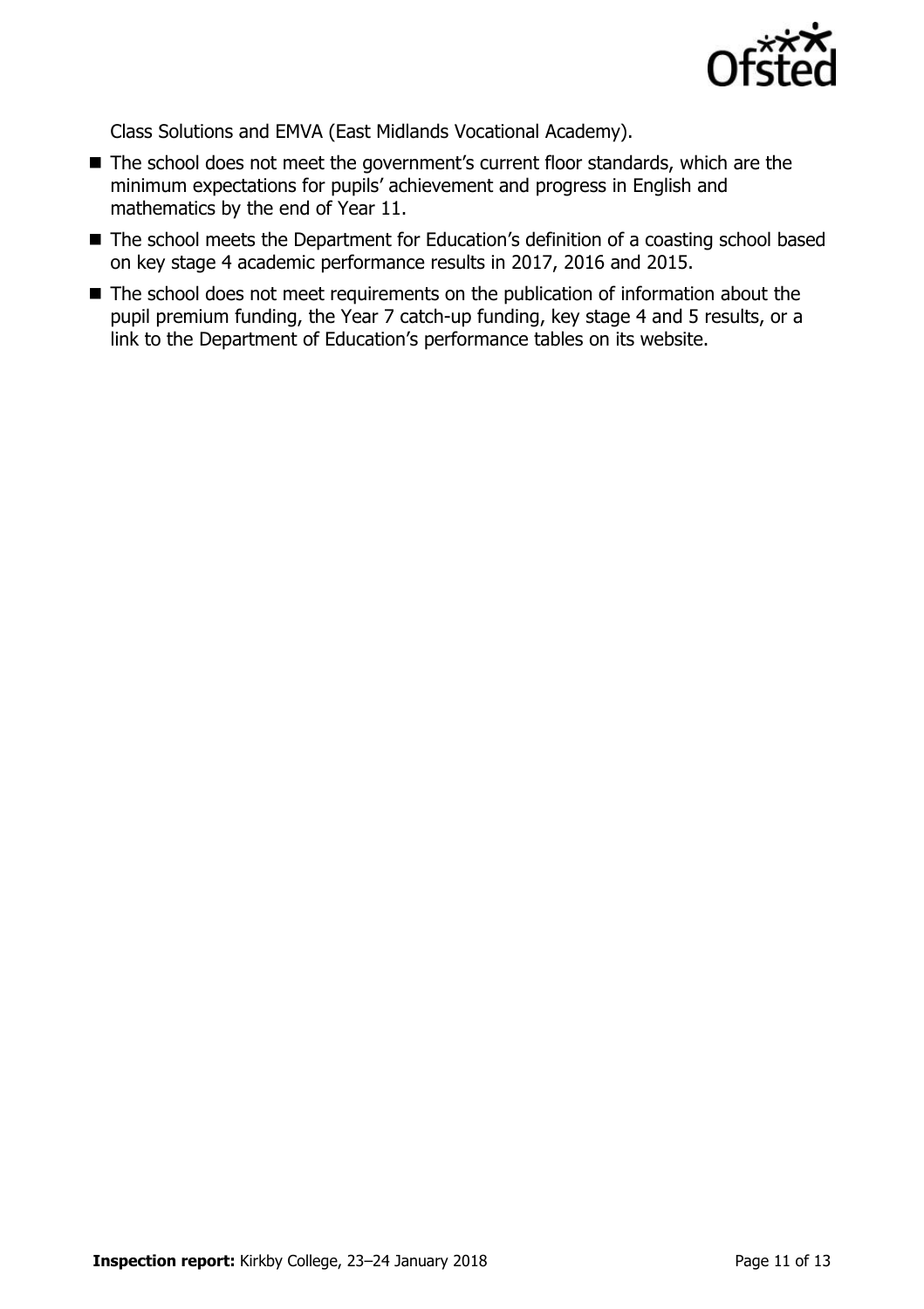

# **Information about this inspection**

- Inspectors observed learning in 34 lessons and five tutor sessions, some jointly with senior leaders.
- Discussions were held with senior and middle leaders, other staff and the school's improvement partner.
- Inspectors looked at pupils' work in lessons and a sample of pupils' books.
- Inspectors observed pupils' behaviour before school, during lessons, around school, at breaktime and at lunchtime.
- Inspectors observed pupils' learning and behaviour during registration periods.
- Inspectors spoke with pupils in discussion groups and informally around the school.
- Inspectors scrutinised a wide range of documents, including the school's selfevaluation, its improvement plans, minutes of meetings of the board of trustees, information about the attainment and progress of all pupils, records relating to behaviour and safeguarding, and information on the school's website.
- There were too few responses to Ofsted's online questionnaire, Parent View, for inspectors to analyse. Only one response has been received by the school in the past two academic years.
- $\blacksquare$  The principal was absent for most of the inspection.

#### **Inspection team**

| Deborah Mosley, lead inspector | Her Majesty's Inspector        |
|--------------------------------|--------------------------------|
| <b>Ian McNeilly</b>            | Senior Her Majesty's Inspector |
| <b>Sally Wicken</b>            | Ofsted Inspector               |
| <b>Gary Nixon</b>              | Ofsted Inspector               |
| Kathryn Hobbs                  | Ofsted Inspector               |